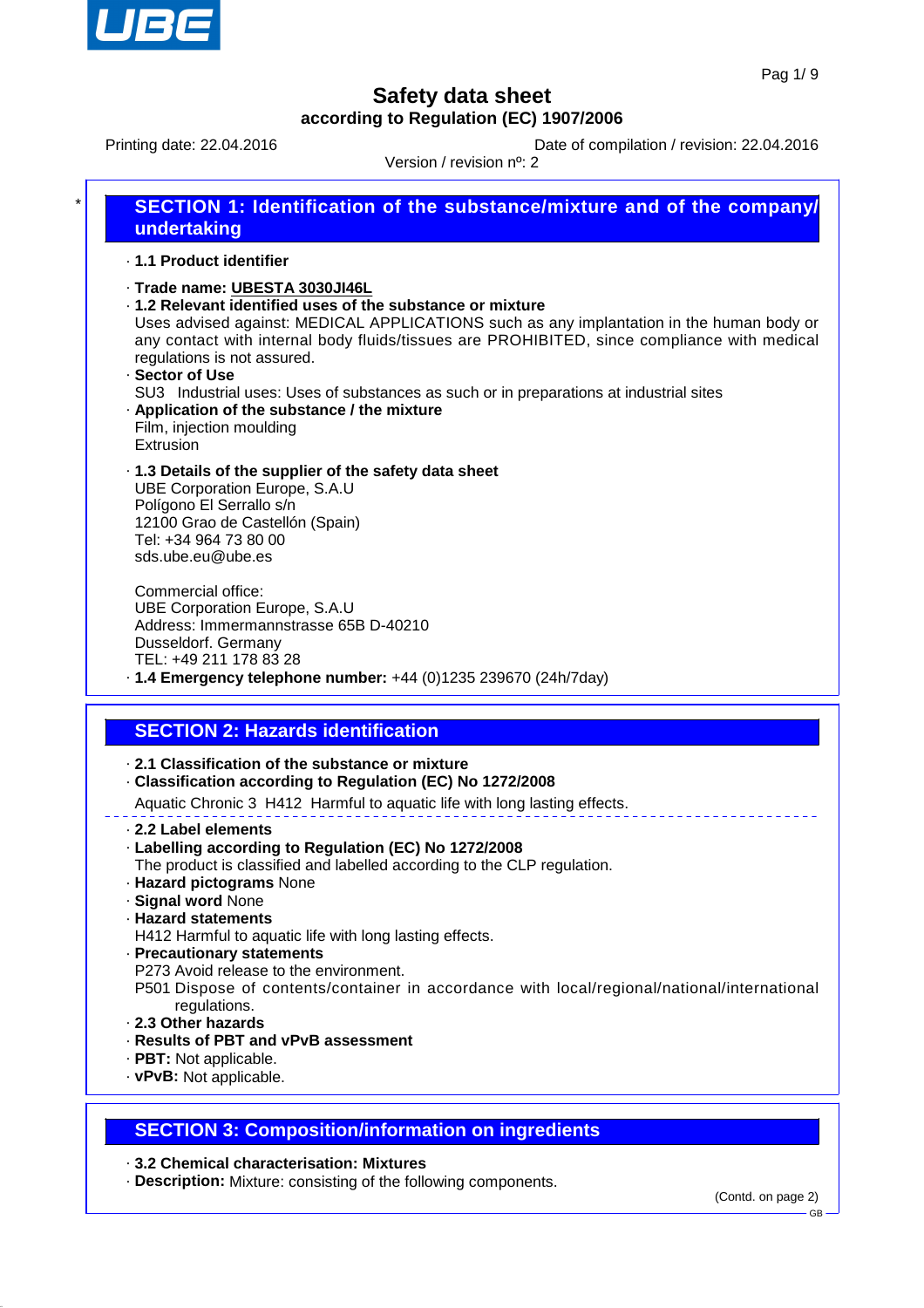

Printing date: 22.04.2016 **Date of compilation / revision: 22.04.2016** 

Version / revision nº: 2

**Trade name: UBESTA 3030JI46L**

| · Dangerous components:                         |                                                                                           |         |  |  |  |
|-------------------------------------------------|-------------------------------------------------------------------------------------------|---------|--|--|--|
| CAS: 148348-12-3 2-hexyldecyl p-hydroxybenzoate |                                                                                           | < 25%   |  |  |  |
| ELINCS: 415-380-7 4 Aquatic Chronic 2, H411     |                                                                                           |         |  |  |  |
| · Non dangerous components                      |                                                                                           |         |  |  |  |
| 24937-16-4 Polyamide 12                         |                                                                                           | $>60\%$ |  |  |  |
| Impact modifier                                 |                                                                                           | < 12%   |  |  |  |
| <b>Others</b>                                   |                                                                                           | $1\%$   |  |  |  |
|                                                 | - Additional information: For the wording of the listed risk phrases refer to section 16. |         |  |  |  |

### **SECTION 4: First aid measures**

· **4.1 Description of first aid measures**

#### · **General information:**

Immediately remove any clothing soiled by the product. Take affected persons out into the fresh air. Seek medical treatment.

#### · **After inhalation:**

If exposed to vapors from heating and molding material , remove to fresh air .

If symptoms, coughing and discomfort in nose and throat remain, get medical attention.

#### · **After skin contact:**

Immediately wash with water and soap and rinse thoroughly.

- If redness, itching or burning sensation develops, get medical attention.
- After contact with the molten product, cool rapidly with cold water.

Do not pull solidified product off the skin.

Seek medical treatment.

#### · **After eye contact:**

Immediately flush exposed area with copious amounts of water for at least 15 minutes. If redness, itching or burning sensation develops, do not rub eyes and immediately get medical attention.

#### · **After swallowing:**

Rinse out mouth and then drink plenty of water. Do not induce vomiting; call for medical help immediately.

- · **4.2 Most important symptoms and effects, both acute and delayed** At molding state, expected to cause burns to skin. Irreversible dermatitis will occur if you do not wash affected skin immediately and thoroughly.
- · **4.3 Indication of any immediate medical attention and special treatment needed** No specific treatment information is available. Symptomatic treatment is advisable

### **SECTION 5: Firefighting measures**

- · **5.1 Extinguishing media**
- · **Suitable extinguishing agents:**
- **Water** Fire-extinguishing powder Carbon dioxide

Use fire extinguishing methods suitable to surrounding conditions.

- · **For safety reasons unsuitable extinguishing agents:** Not known
- · **5.2 Special hazards arising from the substance or mixture**
- In case of fire, the following can be released: Carbon monoxide (CO)

Carbon Dioxide (CO2)

(Contd. on page 3)

GB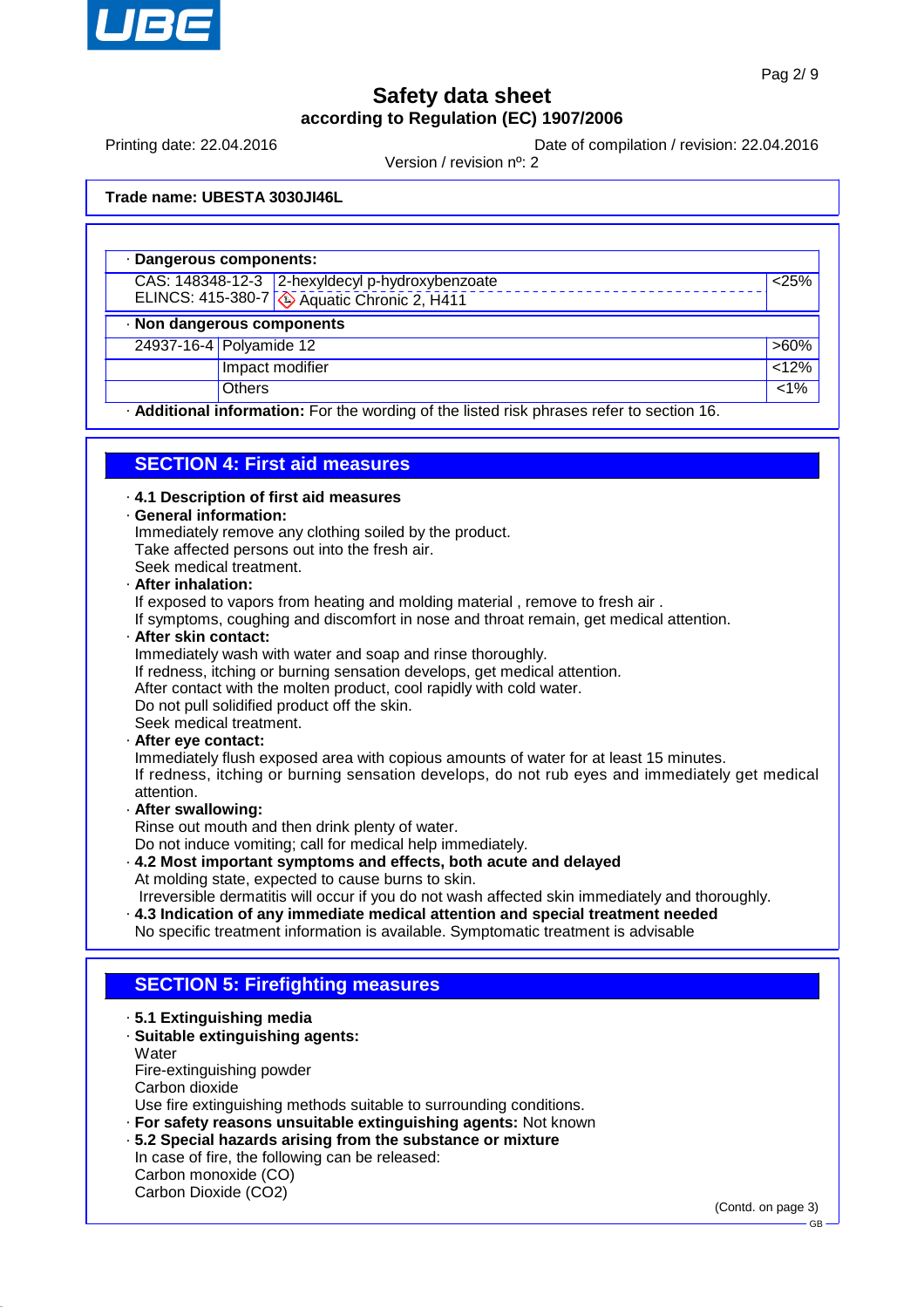

Printing date: 22.04.2016 **Date of compilation / revision: 22.04.2016** 

Version / revision nº: 2

**Trade name: UBESTA 3030JI46L**

Under certain fire conditions, traces of other toxic gases cannot be excluded, e.g.: Hydrogen cyanide (HCN) Ammonia (NH3)

- · **5.3 Advice for firefighters**
- · **Protective equipment:** Firefighters should wear appropriate protective equipment Wear self-contained respiratory protective device.
- · **Additional information**

Cool endangered receptacles with water spray.

Collect contaminated fire fighting water separately. It must not enter the sewage system.

### **SECTION 6: Accidental release measures**

· **6.1 Personal precautions, protective equipment and emergency procedures** Stop leak if you can do so without risk Remove combustible materials Ensure adequate ventilation Use personal protective equipment as indicated in paragraph 8 · **6.2 Environmental precautions:** Do not allow product to reach sewage system or any water course. Inform respective authorities in case of seepage into water course or sewage system. Do not allow to enter sewers/ surface or ground water. · **6.3 Methods and material for containment and cleaning up:** Sweep up to prevent slipping on polymer pellets Send for recovery or disposal in suitable receptacles. Dispose contaminated material as waste according to item 13.

· **6.4 Reference to other sections** See Section 7 for information on safe handling. See Section 8 for information on personal protection equipment. See Section 13 for disposal information.

### **SECTION 7: Handling and storage**

· **7.1 Precautions for safe handling** Keep away from foodstuffs, beverages and feed. Immediately remove all soiled and contaminated clothing Wash hands before breaks and at the end of work. Do not eat, drink, smoke or sniff while working. molten state: Avoid skin contact with the liquefied material. Avoid breathing dust/fume/vapours.

- · **Information about fire and explosion protection:** Protect against electrostatic charges.
- · **7.2 Conditions for safe storage, including any incompatibilities**
- · **Storage:**
- · **Requirements to be met by storerooms and receptacles:** Store in cool, dry conditions in well sealed receptacles.
- · **Information about storage in one common storage facility:** Not required.
- · **Further information about storage conditions:** Protect from heat and direct sunlight.
- · **7.3 Specific end use(s)**

No further relevant information available.

(Contd. on page 4)

GB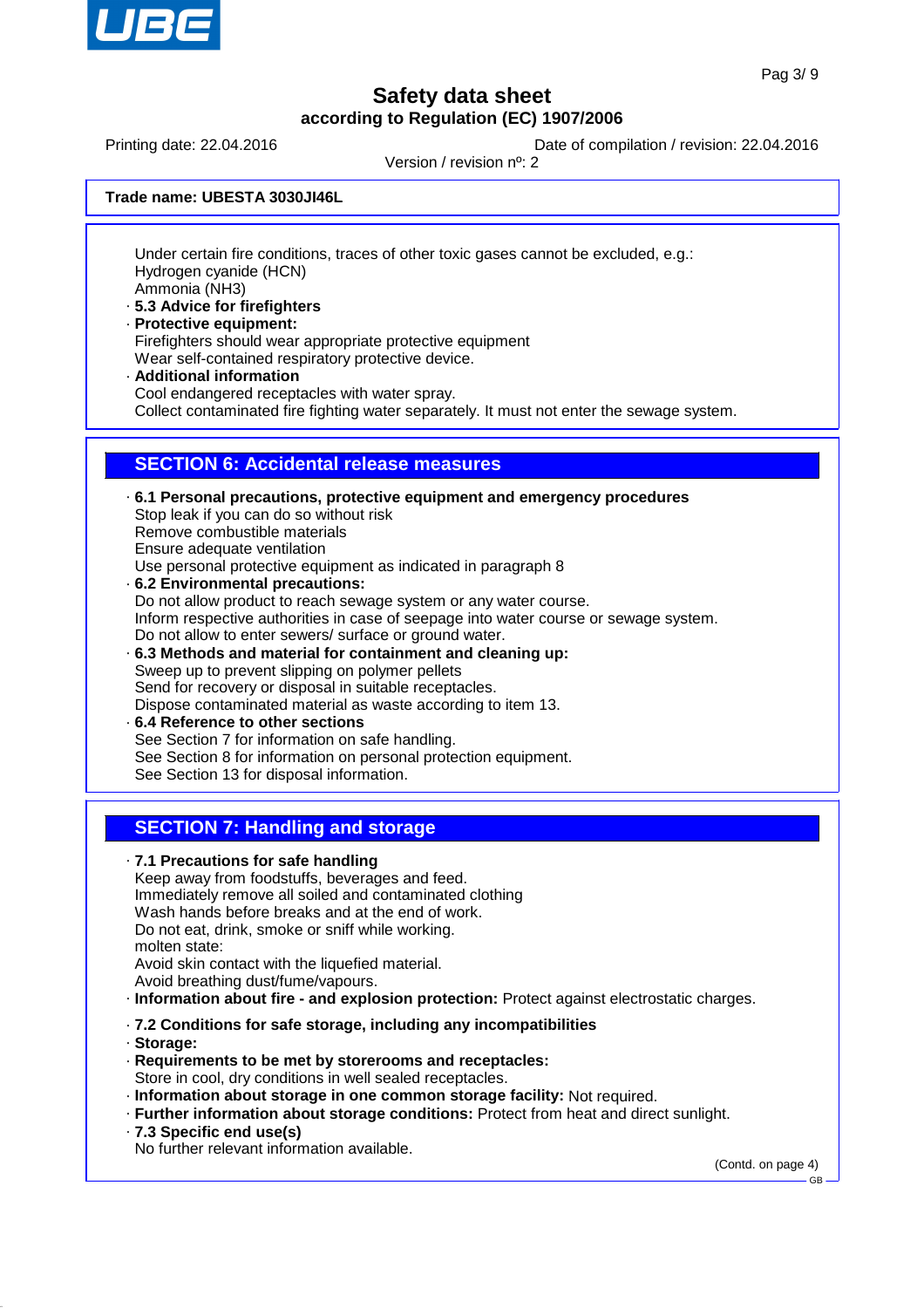

Printing date: 22.04.2016 **Date of compilation / revision: 22.04.2016** 

Version / revision nº: 2

**Trade name: UBESTA 3030JI46L**

See item 1.2

#### **SECTION 8: Exposure controls/personal protection** · **Additional information about design of technical facilities:** Adequate ventilation should be maintained at handing. Additionally, local exhaust ventilation recommended at molding process. · **8.1 Control parameters** · **Ingredients with limit values that require monitoring at the workplace:** The product does not contain any relevant quantities of materials with critical values that have to be monitored at the workplace. · **DNEL (workers)** Not available · **DNEL (general population)** Not available · **Additional information:** The lists valid during the making were used as basis. · **8.2 Exposure controls** · **Personal protective equipment:** · **General protective and hygienic measures:** Wash hands before breaks and at the end of work. In accordance with Directive 89/686/EEC on personal protective equipment · **Respiratory protection:** Not necessary if room is well-ventilated. Unnecessary under normal processing Melted state: Wear a respirator conforming to EN140 at least with Type A filter. · **Protection of hands:** Melted state: Heat protection gloves The glove material has to be impermeable and resistant to the product/ the substance/ the preparation. Due to missing tests no recommendation to the glove material can be given for the product/ the preparation/ the chemical mixture. Selection of the glove material on consideration of the penetration times, rates of diffusion and the degradation · **Material of gloves** The selection of the suitable gloves does not only depend on the material, but also on further marks of quality and varies from manufacturer to manufacturer. As the product is a preparation of several substances, the resistance of the glove material can not be calculated in advance and has therefore to be checked prior to the application. · **Eye protection:** Safety goggles should be worn. At treating hot polymer or molding, face shield should be recommended · **Skin and body protection:** Protective work clothing · **Limitation and supervision of exposure into the environment** Prevent the material from spreading into the environment. GB

(Contd. on page 5)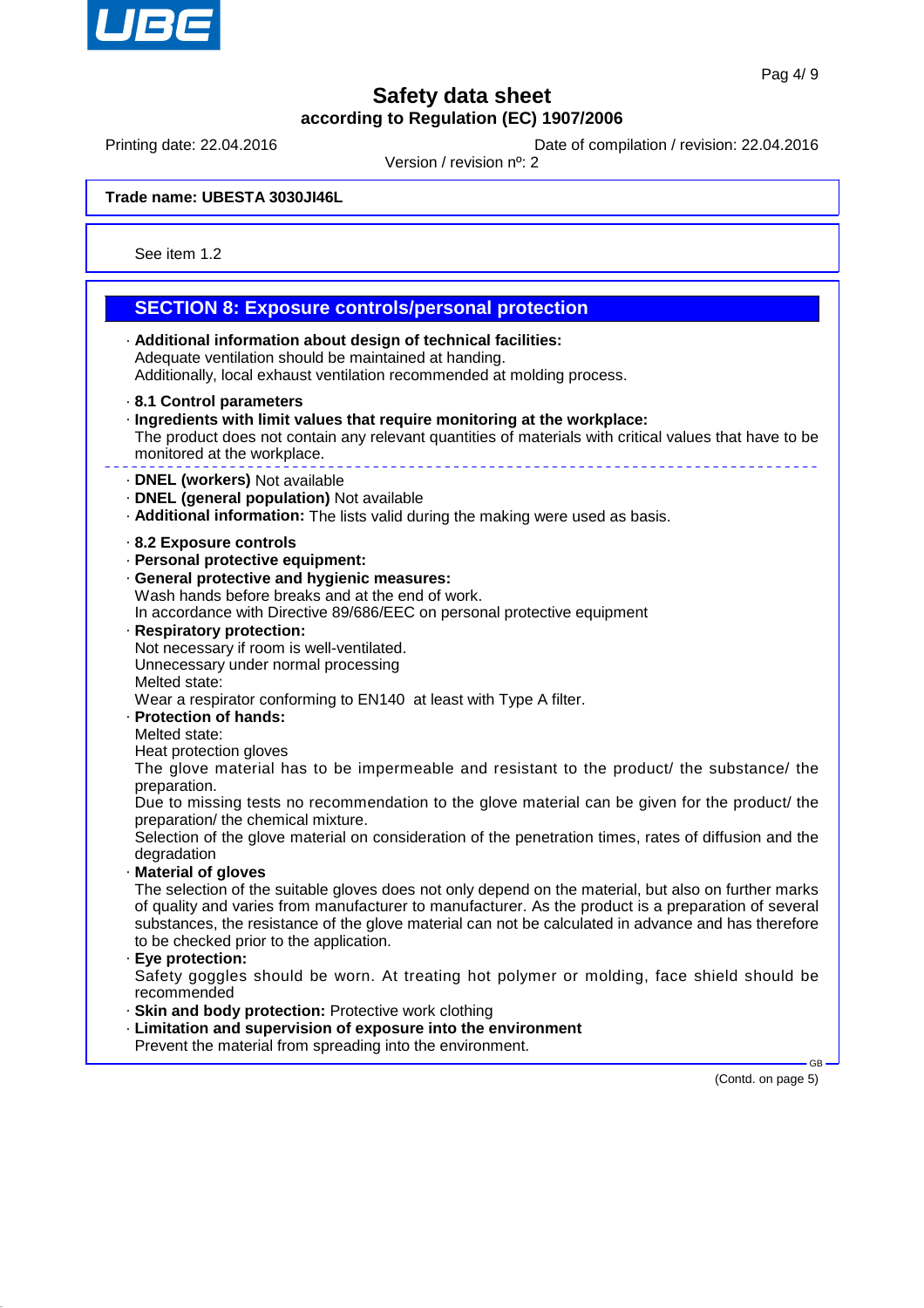

Printing date: 22.04.2016 Date of compilation / revision: 22.04.2016

Version / revision nº: 2

**Trade name: UBESTA 3030JI46L**

| <b>SECTION 9: Physical and chemical properties</b>                     |                                                |  |  |  |
|------------------------------------------------------------------------|------------------------------------------------|--|--|--|
| . 9.1 Information on basic physical and chemical properties            |                                                |  |  |  |
| · General Information                                                  |                                                |  |  |  |
| · Appearance:                                                          |                                                |  |  |  |
| Form:<br>Colour:                                                       | <b>Pellets</b><br><b>Black</b>                 |  |  |  |
| · Odour:                                                               | Light                                          |  |  |  |
| · Odour threshold:                                                     | Not applicable                                 |  |  |  |
| · pH-value:                                                            | 6.3 ethanol/wat (Dangerous component)          |  |  |  |
| · Change in condition                                                  |                                                |  |  |  |
| <b>Melting point/Melting range:</b>                                    | Not determined for mixture.                    |  |  |  |
| <b>Boiling point/Boiling range:</b>                                    | Not determined for mixture.                    |  |  |  |
| · Flash point:                                                         | 224 °C (open cup) (Dangerous component)        |  |  |  |
| · Flammability (solid, gaseous):                                       | Not determined for mixture.                    |  |  |  |
| · Ignition temperature                                                 |                                                |  |  |  |
| <b>Decomposition temperature:</b>                                      | Not determined for mixture.                    |  |  |  |
| · Self-igniting:                                                       | Not determined for mixture.                    |  |  |  |
| Danger of explosion:                                                   | Not determined for mixture.                    |  |  |  |
| · Explosion limits:                                                    |                                                |  |  |  |
| Lower:                                                                 | Not determined.                                |  |  |  |
| Upper:                                                                 | Not determined.                                |  |  |  |
| · Oxidising properties                                                 | Not determined for mixture.                    |  |  |  |
| · Vapour pressure:                                                     | Not applicable because it is a solid mixture   |  |  |  |
| · Density:                                                             | Not determined.                                |  |  |  |
| · Vapour density at 20 °C                                              | 12.6 g/cm <sup>3</sup> ((Dangerous component)) |  |  |  |
| · Evaporation rate                                                     | Not applicable because it is a solid mixture   |  |  |  |
| · Solubility in / Miscibility with                                     |                                                |  |  |  |
| water:                                                                 | Insoluble.                                     |  |  |  |
| · Partition coefficient (n-octanol/water): Not determined for mixture. |                                                |  |  |  |
| · Viscosity:                                                           |                                                |  |  |  |
| Dynamic at 40 °C:                                                      | 520 mPas (Dangeros component)                  |  |  |  |
| Kinematic:                                                             | Not applicable because it is a solid mixture   |  |  |  |
| · 9.2 Other information                                                | No further relevant information available.     |  |  |  |

### **SECTION 10: Stability and reactivity**

· **10.1 Reactivity** 148348-12-3 2-Hexydecyl- p-hydroxybenzoate: Risk of ignition contact with oxidizing agent.

- · **10.2 Chemical stability** The product is stable if stored and handled as prescribed/indicated
- · **Thermal decomposition / conditions to be avoided:** Stable at environment temperature.

No decomposition if used and stored according to specifications.

· **10.3 Possibility of hazardous reactions** No dangerous reactions known.

(Contd. on page 6)

GB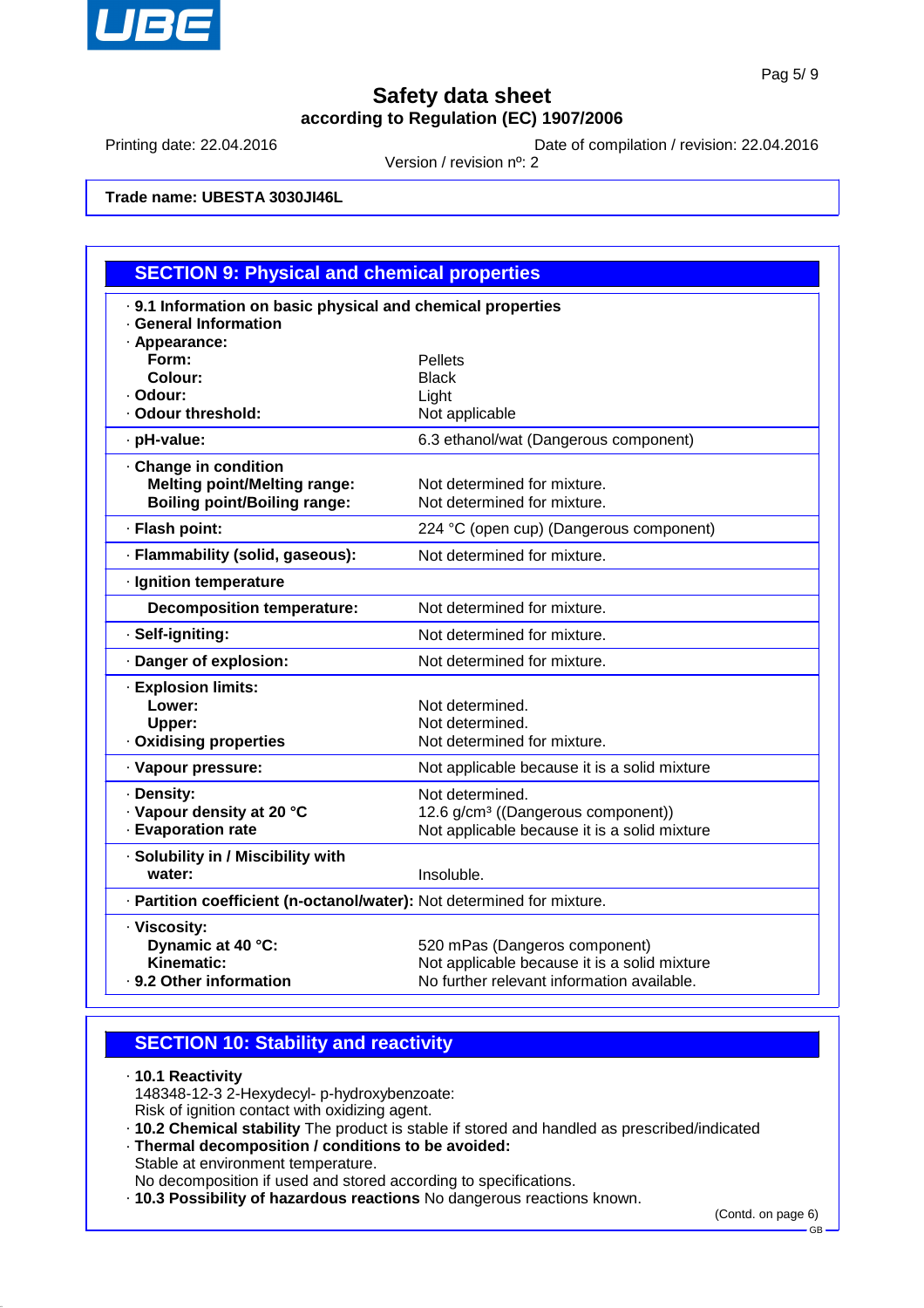

Printing date: 22.04.2016 **Date of compilation / revision: 22.04.2016** 

Version / revision nº: 2

**Trade name: UBESTA 3030JI46L**

· **10.4 Conditions to avoid** Avoid heat, flames, sparks and other sources of ignition. Avoid high temperature

- · **10.5 Incompatible materials:** Oxidizing agents, acids, bases and reactive agents.
- · **10.6 Hazardous decomposition products:** Carbon monoxide Carbon dioxide Hydrogen cyanide (prussic acid) Ammonia

### **SECTION 11: Toxicological information**

· **11.1 Information on toxicological effects**

· **Acute toxicity** Based on available data, the classification criteria are not met.

#### · **LD/LC50 values relevant for classification:**

**148348-12-3 2-hexyldecyl p-hydroxybenzoate**

Oral LD50 >2000 mg/kg (rat)

Dermal LD50  $\vert$  >2000 mg/kg (rat)

· **Primary irritant effect:** · **Skin corrosion/irritation** 148348-12-3 2-Hexydecyl- p-hydroxybenzoate: Rabbit, undiluted, 0.5 mL, 4 hours semi-occluded application test (ECC) : Not classified · **Serious eye damage/irritation** 148348-12-3 2-Hexydecyl- p-hydroxybenzoate: Rabbit, undiluted,0.1 mL (ECC) : Not classified · **Respiratory or skin sensitisation** Not determined for mixture. 148348-12-3 2-Hexydecyl- p-hydroxybenzoate: Skin sensitizing (Guinea pig maximization test) · **Other information (about experimental toxicology):** Aspiration hazard: No further relevant information available. · **Acute effects (acute toxicity, irritation and corrosivity)** STOT-single exposure: Not available No further relevant information available. · **Repeated dose toxicity** 148348-12-3 2-Hexydecyl- p-hydroxybenzoate: Oral, Rat, 28 days repeated dose oral toxicity test : NOAEL = 1000 mg/kg · **CMR effects (carcinogenity, mutagenicity and toxicity for reproduction)** 148348-12-3 2-Hexydecyl- p-hydroxybenzoate: Ames test: Negative Chromosome aberration test: Negative · **Germ cell mutagenicity** Based on available data, the classification criteria are not met. · **Carcinogenicity** Based on available data, the classification criteria are not met. · **Reproductive toxicity** Based on available data, the classification criteria are not met. · **STOT-single exposure** Based on available data, the classification criteria are not met. · **STOT-repeated exposure** Based on available data, the classification criteria are not met. · **Aspiration hazard** Based on available data, the classification criteria are not met.

(Contd. on page 7)

GB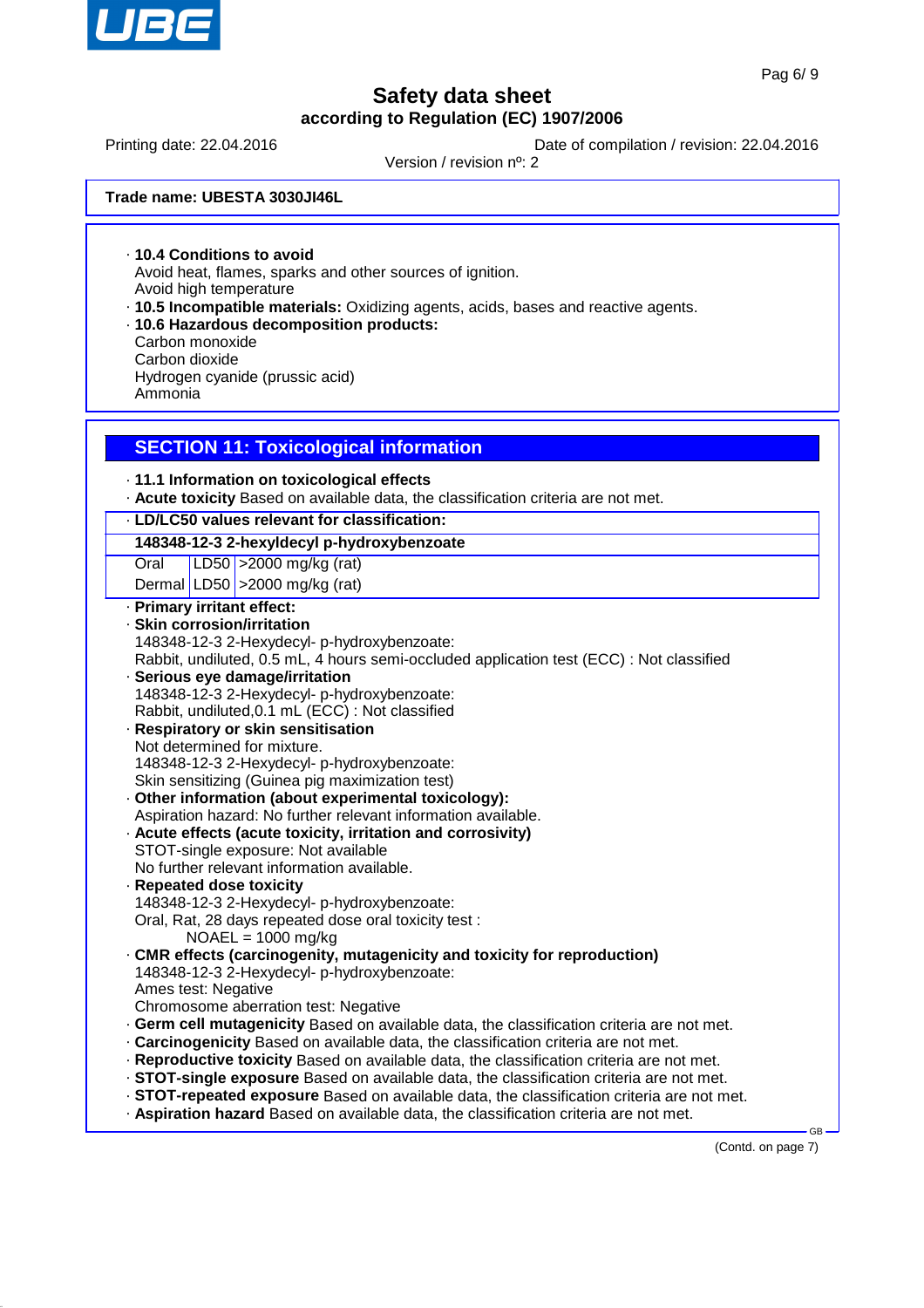

Printing date: 22.04.2016 **Date of compilation / revision: 22.04.2016** 

Version / revision nº: 2

**Trade name: UBESTA 3030JI46L**

|                                                                                                                                                                                                                                                                                                                                                                                                                                                                                                                                                                                                                                                                                                                                                                                                                                                                                                                                            | <b>SECTION 12: Ecological information</b>                                                                                    |  |  |  |  |
|--------------------------------------------------------------------------------------------------------------------------------------------------------------------------------------------------------------------------------------------------------------------------------------------------------------------------------------------------------------------------------------------------------------------------------------------------------------------------------------------------------------------------------------------------------------------------------------------------------------------------------------------------------------------------------------------------------------------------------------------------------------------------------------------------------------------------------------------------------------------------------------------------------------------------------------------|------------------------------------------------------------------------------------------------------------------------------|--|--|--|--|
| · 12.1 Toxicity                                                                                                                                                                                                                                                                                                                                                                                                                                                                                                                                                                                                                                                                                                                                                                                                                                                                                                                            |                                                                                                                              |  |  |  |  |
| · Aquatic toxicity:                                                                                                                                                                                                                                                                                                                                                                                                                                                                                                                                                                                                                                                                                                                                                                                                                                                                                                                        |                                                                                                                              |  |  |  |  |
| 148348-12-3 2-hexyldecyl p-hydroxybenzoate                                                                                                                                                                                                                                                                                                                                                                                                                                                                                                                                                                                                                                                                                                                                                                                                                                                                                                 |                                                                                                                              |  |  |  |  |
|                                                                                                                                                                                                                                                                                                                                                                                                                                                                                                                                                                                                                                                                                                                                                                                                                                                                                                                                            | EC 50 (3h) >100 mg/L (sludge) (respiration inhibition test)                                                                  |  |  |  |  |
|                                                                                                                                                                                                                                                                                                                                                                                                                                                                                                                                                                                                                                                                                                                                                                                                                                                                                                                                            | EC50 (48 h) $ >$ 30 mg/l (daphnia magna)                                                                                     |  |  |  |  |
|                                                                                                                                                                                                                                                                                                                                                                                                                                                                                                                                                                                                                                                                                                                                                                                                                                                                                                                                            | $IC50 (72h)$ 1.9 mg/L (algae)                                                                                                |  |  |  |  |
|                                                                                                                                                                                                                                                                                                                                                                                                                                                                                                                                                                                                                                                                                                                                                                                                                                                                                                                                            |                                                                                                                              |  |  |  |  |
|                                                                                                                                                                                                                                                                                                                                                                                                                                                                                                                                                                                                                                                                                                                                                                                                                                                                                                                                            | LC50 (96 h) $ >30$ mg/l (rainbow trout)<br>NOEC(21d) 0.0057 mg/L (daphnia magna) (reproduction test)                         |  |  |  |  |
|                                                                                                                                                                                                                                                                                                                                                                                                                                                                                                                                                                                                                                                                                                                                                                                                                                                                                                                                            | · 12.2 Persistence and degradability                                                                                         |  |  |  |  |
| Not determined for mixture.<br>148348-12-3 2-Hexydecyl- p-hydroxybenzoate:<br>CO2 evolution test (OECD301B) : 6 % (28 days)<br>Not easily biodegradable<br>· 12.3 Bioaccumulative potential No further relevant information available.<br>. 12.4 Mobility in soil No further relevant information available.<br>· Ecotoxical effects:<br>· Remark: Harmful to fish<br>· Additional ecological information:<br>· General notes:<br>Water hazard class 2 (German Regulation) (Self-assessment): hazardous for water<br>Do not allow product to reach ground water, water course or sewage system.<br>Danger to drinking water if even small quantities leak into the ground.<br>Harmful to aquatic organisms<br>· 12.5 Results of PBT and vPvB assessment<br>· PBT: Not applicable.<br>· vPvB: Not applicable.<br>· 12.6 Other adverse effects<br>Toxic to aquatic organisms, may cause long-term adverse effects in the aquatic environment |                                                                                                                              |  |  |  |  |
|                                                                                                                                                                                                                                                                                                                                                                                                                                                                                                                                                                                                                                                                                                                                                                                                                                                                                                                                            | <b>SECTION 13: Disposal considerations</b>                                                                                   |  |  |  |  |
| · 13.1 Waste treatment methods<br>· Recommendation<br>Chemical residues generally count as special waste<br>Disposal must be made according to official regulations.<br>Must not be disposed together with household garbage. Do not allow product to reach sewage<br>system.<br>· Uncleaned packaging:<br>· Recommendation:                                                                                                                                                                                                                                                                                                                                                                                                                                                                                                                                                                                                               |                                                                                                                              |  |  |  |  |
|                                                                                                                                                                                                                                                                                                                                                                                                                                                                                                                                                                                                                                                                                                                                                                                                                                                                                                                                            | Packaging may contain residues of the product and should be treated accordingly.<br><b>SECTION 14: Transport information</b> |  |  |  |  |
| · 14.1 UN-Number<br>· ADR, ADN, IMDG, IATA                                                                                                                                                                                                                                                                                                                                                                                                                                                                                                                                                                                                                                                                                                                                                                                                                                                                                                 | None                                                                                                                         |  |  |  |  |
|                                                                                                                                                                                                                                                                                                                                                                                                                                                                                                                                                                                                                                                                                                                                                                                                                                                                                                                                            | (Contd. on page 8)<br><b>GB</b>                                                                                              |  |  |  |  |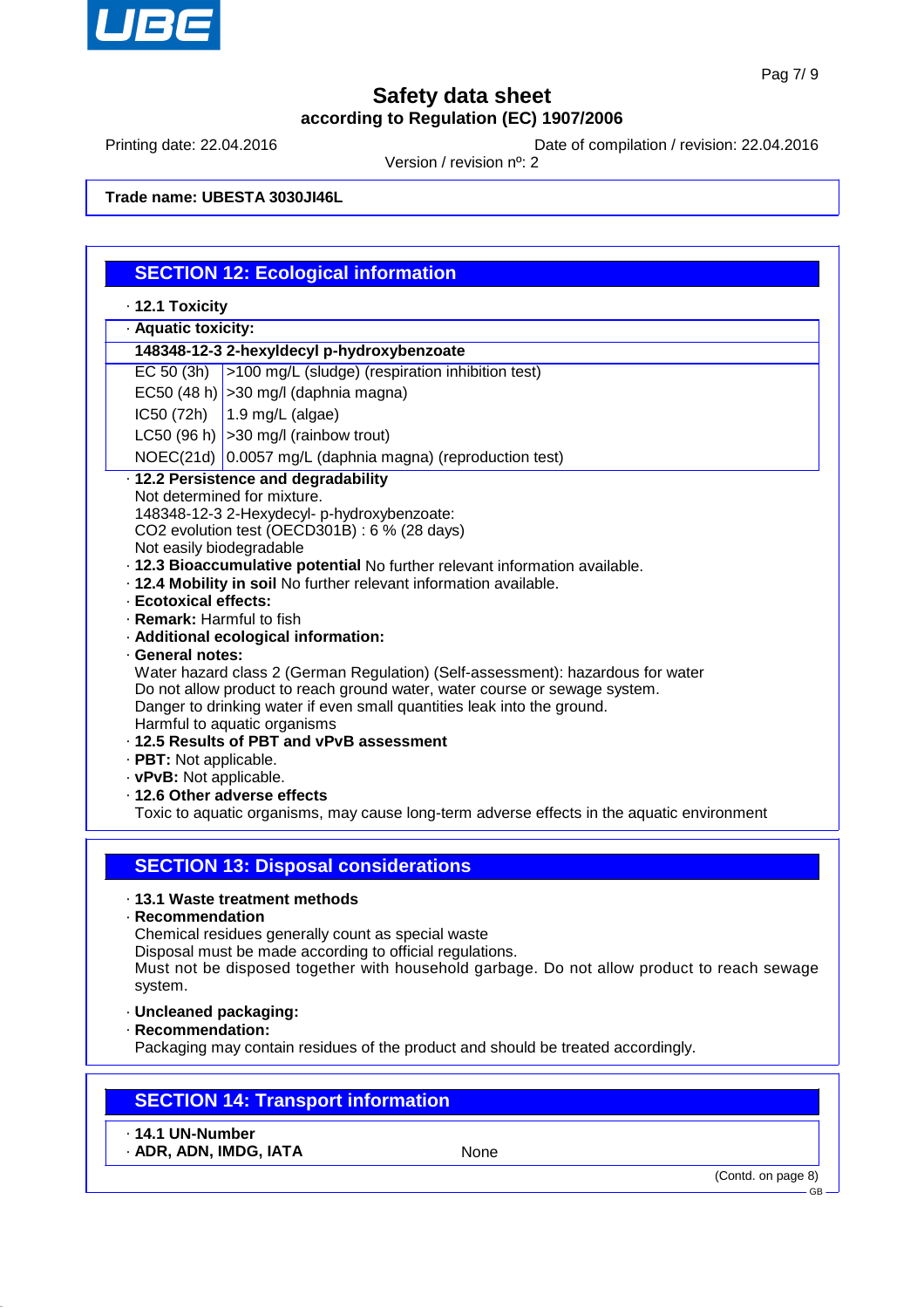

Printing date: 22.04.2016 **Date of compilation / revision: 22.04.2016** 

Version / revision nº: 2

**Trade name: UBESTA 3030JI46L**

| · 14.2 UN proper shipping name<br>· ADR, ADN, IMDG, IATA                     | None                        |
|------------------------------------------------------------------------------|-----------------------------|
| .14.3 Transport hazard class(es)                                             |                             |
| · ADR, ADN, IMDG, IATA<br>· Class                                            | None                        |
| · 14.4 Packing group<br>· ADR, IMDG, IATA                                    | None                        |
| . 14.5 Environmental hazards:<br>· Marine pollutant:                         | No.                         |
| · 14.6 Special precautions for user                                          | Not applicable.             |
| · 14.7 Transport in bulk according to Annex II<br>of Marpol and the IBC Code | Not applicable.             |
| · Transport/Additional information:                                          | Not classification assigned |
| · UN "Model Regulation":                                                     | None                        |

### **SECTION 15: Regulatory information**

· **15.1 Safety, health and environmental regulations/legislation specific for the substance or mixture**

No further relevant information available.

· **15.2 Chemical safety assessment:**

For the mixture:

A Chemical Safety Assessment has not been carried out.

### **SECTION 16: Other information**

This information is based on our present knowledge. However, this shall not constitute a guarantee for any specific product features and shall not establish a legally valid contractual relationship.

· **Relevant phrases**

H411 Toxic to aquatic life with long lasting effects.

- · **Training hints** Workers don't need to have an specific training to handle the substance.
- · **Department issuing MSDS:** Product Liability
- · **Contact:** Contact with business unit for any issue related to the safety data sheet
- · **Abbreviations and acronyms:**
- ADR: Accord européen sur le transport des marchandises dangereuses par Route (European Agreement concerning the International Carriage of Dangerous Goods by Road) IMDG: International Maritime Code for Dangerous Goods IATA: International Air Transport Association GHS: Globally Harmonised System of Classification and Labelling of Chemicals EINECS: European Inventory of Existing Commercial Chemical Substances ELINCS: European List of Notified Chemical Substances CAS: Chemical Abstracts Service (division of the American Chemical Society) DNEL: Derived No-Effect Level (REACH) PNEC: Predicted No-Effect Concentration (REACH) LC50: Lethal concentration, 50 percent LD50: Lethal dose, 50 percent PBT: Persistent, Bioaccumulative and Toxic
- vPvB: very Persistent and very Bioaccumulative

Aquatic Chronic 2: Hazardous to the aquatic environment - Chronic Hazard, Category 2

(Contd. on page 9)

GB